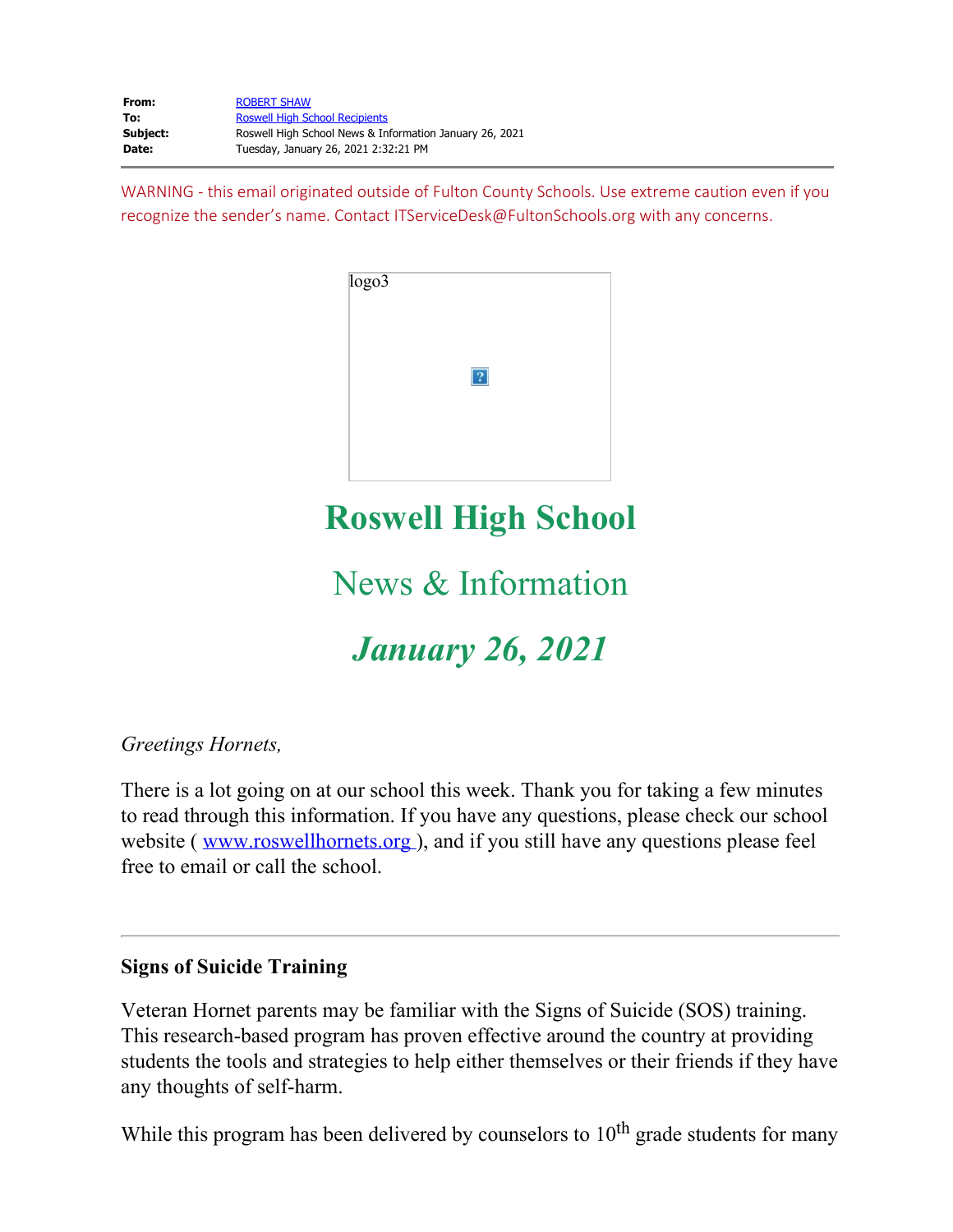years, this year it is being delivered, virtually, to all RHS students during first period this Thursday, January 28, 2021.

For more information about the SOS program, please click **[HERE](https://nam11.safelinks.protection.outlook.com/?url=http%3A%2F%2Fnew.shawadmin.com%2FRoswell%2FPublic%2FSOSParentLetterEnglish2020.pdf&data=04%7C01%7Cmurphys%40fultonschools.org%7Cbded10d93f2a43f9547608d8c2311751%7C0cdcb19881694b70ba9fda7e3ba700c2%7C1%7C0%7C637472863408654799%7CUnknown%7CTWFpbGZsb3d8eyJWIjoiMC4wLjAwMDAiLCJQIjoiV2luMzIiLCJBTiI6Ik1haWwiLCJXVCI6Mn0%3D%7C1000&sdata=%2F1biLjAtCUKYP38I6harZPzmyUVTZjb7vfE1gxHNOI0%3D&reserved=0)** (For the Spanish translation, please click [HERE](https://nam11.safelinks.protection.outlook.com/?url=http%3A%2F%2Fnew.shawadmin.com%2FRoswell%2FPublic%2FSOSParentLetterSpanish2020.pdf&data=04%7C01%7Cmurphys%40fultonschools.org%7Cbded10d93f2a43f9547608d8c2311751%7C0cdcb19881694b70ba9fda7e3ba700c2%7C1%7C0%7C637472863408654799%7CUnknown%7CTWFpbGZsb3d8eyJWIjoiMC4wLjAwMDAiLCJQIjoiV2luMzIiLCJBTiI6Ik1haWwiLCJXVCI6Mn0%3D%7C1000&sdata=wjmHY3wYAcMCex0aVGwoXwU3GKxZVAfPvmFmEO8YSCk%3D&reserved=0) ). These letters also include information if you would prefer that your child "opt-out" and not participate in the program.

Click [HERE](https://nam11.safelinks.protection.outlook.com/?url=http%3A%2F%2Fnew.shawadmin.com%2FRoswell%2FPublic%2FSOSACTParentHandout2020.pdf&data=04%7C01%7Cmurphys%40fultonschools.org%7Cbded10d93f2a43f9547608d8c2311751%7C0cdcb19881694b70ba9fda7e3ba700c2%7C1%7C0%7C637472863408664792%7CUnknown%7CTWFpbGZsb3d8eyJWIjoiMC4wLjAwMDAiLCJQIjoiV2luMzIiLCJBTiI6Ik1haWwiLCJXVCI6Mn0%3D%7C1000&sdata=KVIeSTMYKknJwiNsHUivEokP9Vnjjn3TRrZRZ9nMCSo%3D&reserved=0) for the SOS Parent Handbook (For the Spanish translation, please click [HERE](https://nam11.safelinks.protection.outlook.com/?url=http%3A%2F%2Fnew.shawadmin.com%2FRoswell%2FPublic%2FSOSACTParentHandoutSpanish2020.pdf&data=04%7C01%7Cmurphys%40fultonschools.org%7Cbded10d93f2a43f9547608d8c2311751%7C0cdcb19881694b70ba9fda7e3ba700c2%7C1%7C0%7C637472863408664792%7CUnknown%7CTWFpbGZsb3d8eyJWIjoiMC4wLjAwMDAiLCJQIjoiV2luMzIiLCJBTiI6Ik1haWwiLCJXVCI6Mn0%3D%7C1000&sdata=5yzhRtWFVD7VF%2Bh3c7TcH17dVWiWLkC9fBwQSaog0Oc%3D&reserved=0) ).

Thank you to our RHS counselors, particularly Jennifer Miner, for leading this very important program.

### **Extended 6th Period/Early Release starting on Wednesday, January 27, 2021**

You may recall that last semester we extended  $6<sup>th</sup>$  period for the week before finals to allow students to stay at school to make up work or we allowed teachers to dedicate the time to assisting students who are on Remote Learning.

Since this was so successful, we are bringing back the idea for one day a week this semester. Starting on January 27, 2021, we will extend  $6<sup>th</sup>$  period on Wednesday. Please see the bell schedule for the Extended Wednesday by clicking [HERE](https://nam11.safelinks.protection.outlook.com/?url=http%3A%2F%2Fnew.shawadmin.com%2FRoswell%2FPublic%2Fbellschedules.pdf&data=04%7C01%7Cmurphys%40fultonschools.org%7Cbded10d93f2a43f9547608d8c2311751%7C0cdcb19881694b70ba9fda7e3ba700c2%7C1%7C0%7C637472863408674782%7CUnknown%7CTWFpbGZsb3d8eyJWIjoiMC4wLjAwMDAiLCJQIjoiV2luMzIiLCJBTiI6Ik1haWwiLCJXVCI6Mn0%3D%7C1000&sdata=vAYAv7YTa6x0Gc%2F3nEUAYMOyYbPNawzspLpeHdlSmgo%3D&reserved=0).

For students who do not have missing assignments and are not staying to work with a teacher, they will be allowed to leave at the early dismissal at 2:15 pm. Students must have a ride as the buses will not run their afternoon routes until 3:30 pm and students will not be allowed to linger in common areas on campus waiting for a ride.

*Other rules are as follows:*

- Students who are leaving campus must have a ride and will not be allowed to linger at school. Buses will run their normal routes at the normal times.
- Students will not be allowed to gather in groups or linger in common areas. Teachers may hold work sessions or study sessions and are required to provide students a pass to attend these sessions during this time.
- Teachers may also elect to work with remote students confidentially or hold parent meetings online.
- Students who do not have a sixth period class but wish to stay at school and complete assignments may go to the Media Center.
- Students may not leave campus at 2:15 pm and then return at 3:30 pm to ride the bus home.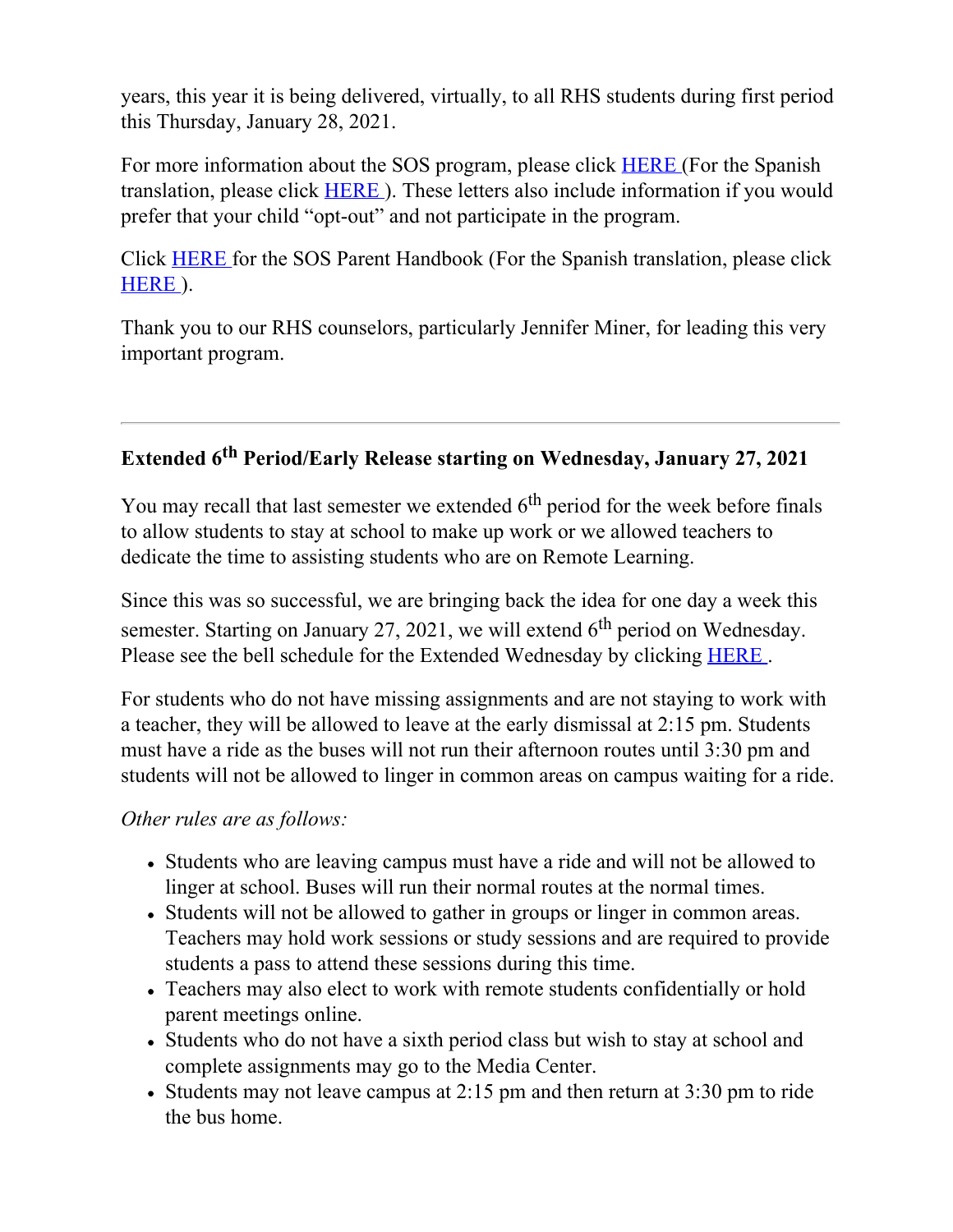During these extraordinary times, we are continuing to try to find innovative ways to meet the needs of all our students. Thanks to our staff for their efforts to make this a continued success and please let me know if you have any questions.

#### **Device Restarts and Renewals**

It is very important that students on campus restart their devices regularly to download all updates. We would like to ask all students and staff on a district-issued device to restart their devices on February 2nd during study hall. This should help remediate some of the errors that we are seeing in troubleshooting issues. Please click [HERE](https://nam11.safelinks.protection.outlook.com/?url=http%3A%2F%2Fnew.shawadmin.com%2FRoswell%2FPublic%2Frestart.pdf&data=04%7C01%7Cmurphys%40fultonschools.org%7Cbded10d93f2a43f9547608d8c2311751%7C0cdcb19881694b70ba9fda7e3ba700c2%7C1%7C0%7C637472863408674782%7CUnknown%7CTWFpbGZsb3d8eyJWIjoiMC4wLjAwMDAiLCJQIjoiV2luMzIiLCJBTiI6Ik1haWwiLCJXVCI6Mn0%3D%7C1000&sdata=JEBTepvJboPa1hzlZgSKoNDYsO1nQ3dlRGb7ZdpKH1A%3D&reserved=0) for a flyer with more information.

#### **5 Day Attendance Letters**

This week we will be mailing out letters to students who have five (5) or more recorded full day unexcused absences during the 2020-2021 school year.

While we know we are in the midst of a pandemic and we have had MANY technical issues with attendance accuracy this school year, we are required by Georgia law to send out this notice to any student who has recorded 5 or more unexcused absences this school year (Georgia Compulsory Attendance Law, O.C.G.A. § 20-2-690). While the content of the 5 day letter cannot be modified, I wanted to share that IF you are a recipient of this letter we at Roswell High School know that some attendance may not be accurate AND that the overwhelming majority of our families are simply doing their best in these difficult times. Please know that our school social worker, counselors, graduation coach and administrators work closely with families who have students with serious attendance issues and lack of engagement. However, if WE can help with any attendance challenges that you have with your child, please do not hesitate to contact our team at any time for additional support. We are always here to help in any way that we can. Thank you for your understanding as many will receive this letter and thank you for your flexibility as we weather this storm together.

#### **First Semester Report Cards**

First semester report cards are now available in Infinite Campus. Please click **[HERE](https://www.fultonschools.org/cms/lib/GA50000114/Centricity/Domain/3766/FCSIC_CP_HowTo_Access_Reports_instructions.pdf)** for information about how to access the report cards.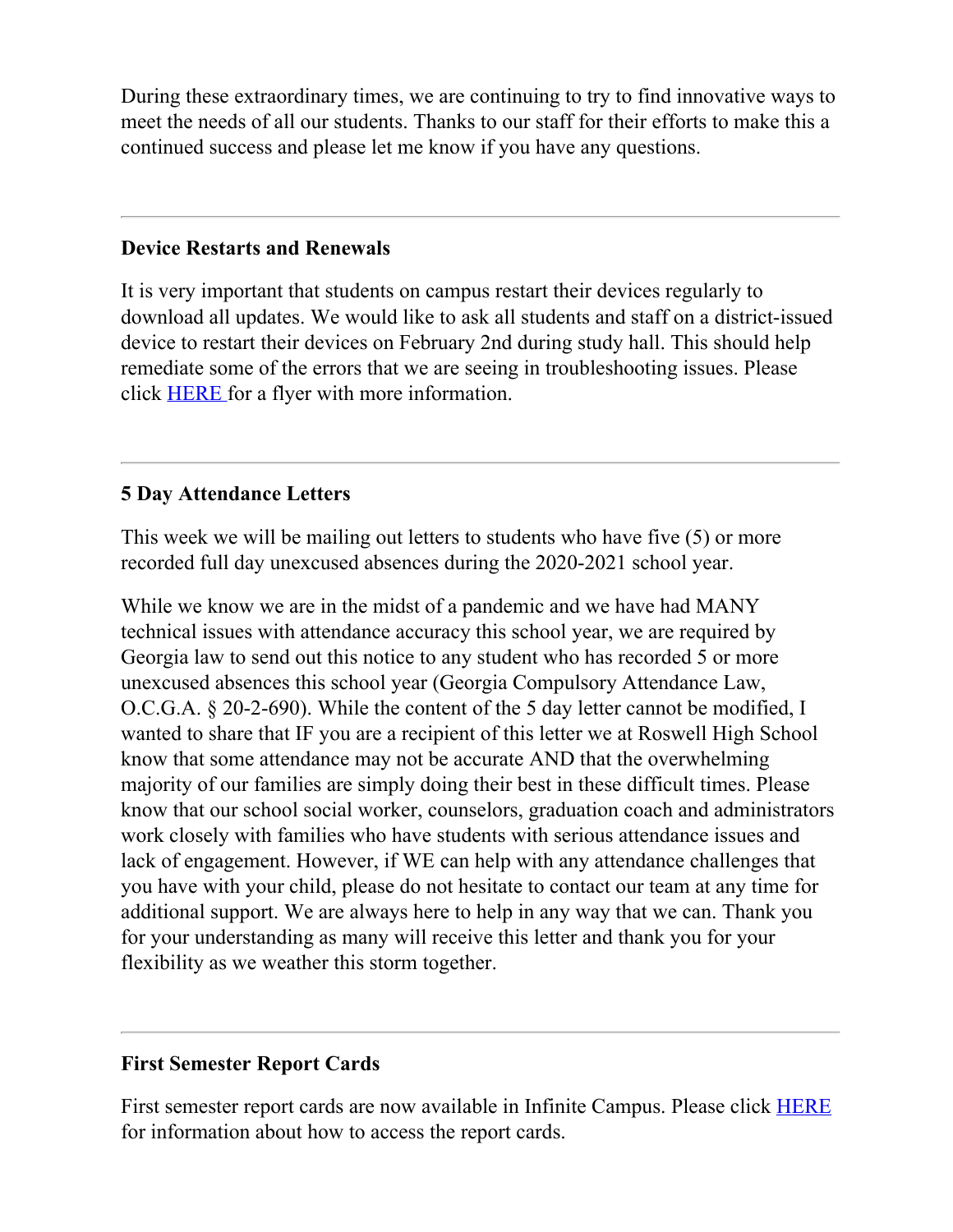#### **Fulton County School Board Approved Calendars**

Did you notice that new calendars were approved? Click **[HERE](https://nam11.safelinks.protection.outlook.com/?url=https%3A%2F%2Fgo.boarddocs.com%2Fga%2Ffcss%2FBoard.nsf%2Ffiles%2FBVWL6J5247CF%2F%24file%2F2021-2022%2520School%2520Calendar%2520proposed%2520.pdf&data=04%7C01%7Cmurphys%40fultonschools.org%7Cbded10d93f2a43f9547608d8c2311751%7C0cdcb19881694b70ba9fda7e3ba700c2%7C1%7C0%7C637472863408684778%7CUnknown%7CTWFpbGZsb3d8eyJWIjoiMC4wLjAwMDAiLCJQIjoiV2luMzIiLCJBTiI6Ik1haWwiLCJXVCI6Mn0%3D%7C1000&sdata=iPC%2BeznXfJRQ3s2XDOa%2ByNzCL9rD4A97fipJf8jjRg0%3D&reserved=0)** for 2021-2022 and [HERE](https://nam11.safelinks.protection.outlook.com/?url=https%3A%2F%2Fgo.boarddocs.com%2Fga%2Ffcss%2FBoard.nsf%2Ffiles%2FBVWL6M5247D0%2F%24file%2F2022-2023%2520School%2520Calendar%2520proposed%2520.pdf&data=04%7C01%7Cmurphys%40fultonschools.org%7Cbded10d93f2a43f9547608d8c2311751%7C0cdcb19881694b70ba9fda7e3ba700c2%7C1%7C0%7C637472863408684778%7CUnknown%7CTWFpbGZsb3d8eyJWIjoiMC4wLjAwMDAiLCJQIjoiV2luMzIiLCJBTiI6Ik1haWwiLCJXVCI6Mn0%3D%7C1000&sdata=Zyc5GeOeBz%2BS0%2BmsK6IEu3EWDPH60v1o3pf5OiMYPcA%3D&reserved=0) for 2022-2023.

| congrats |   |  |
|----------|---|--|
|          |   |  |
|          | x |  |
|          |   |  |
|          |   |  |
|          |   |  |

#### **ACHIEVE3000 Results**

In an email to District testing coordinators, RHS teacher Megan Volpert was recognized for the Lexile growth of her students on the Achieve3000 assessment. The Lexile Level is a measure of a student's reading ability.

| image090 |                |  |
|----------|----------------|--|
|          | $\overline{?}$ |  |
|          |                |  |

#### **FBLA Recognition**

Congratulations to Caroline Simiele as she represented the Hornets in the Job Interview competitive event at the FBLA Regional Leadership Conference! This was Caroline's 1st time competing for FBLA. Please congratulate Caroline Simiele for placing 4th in the region!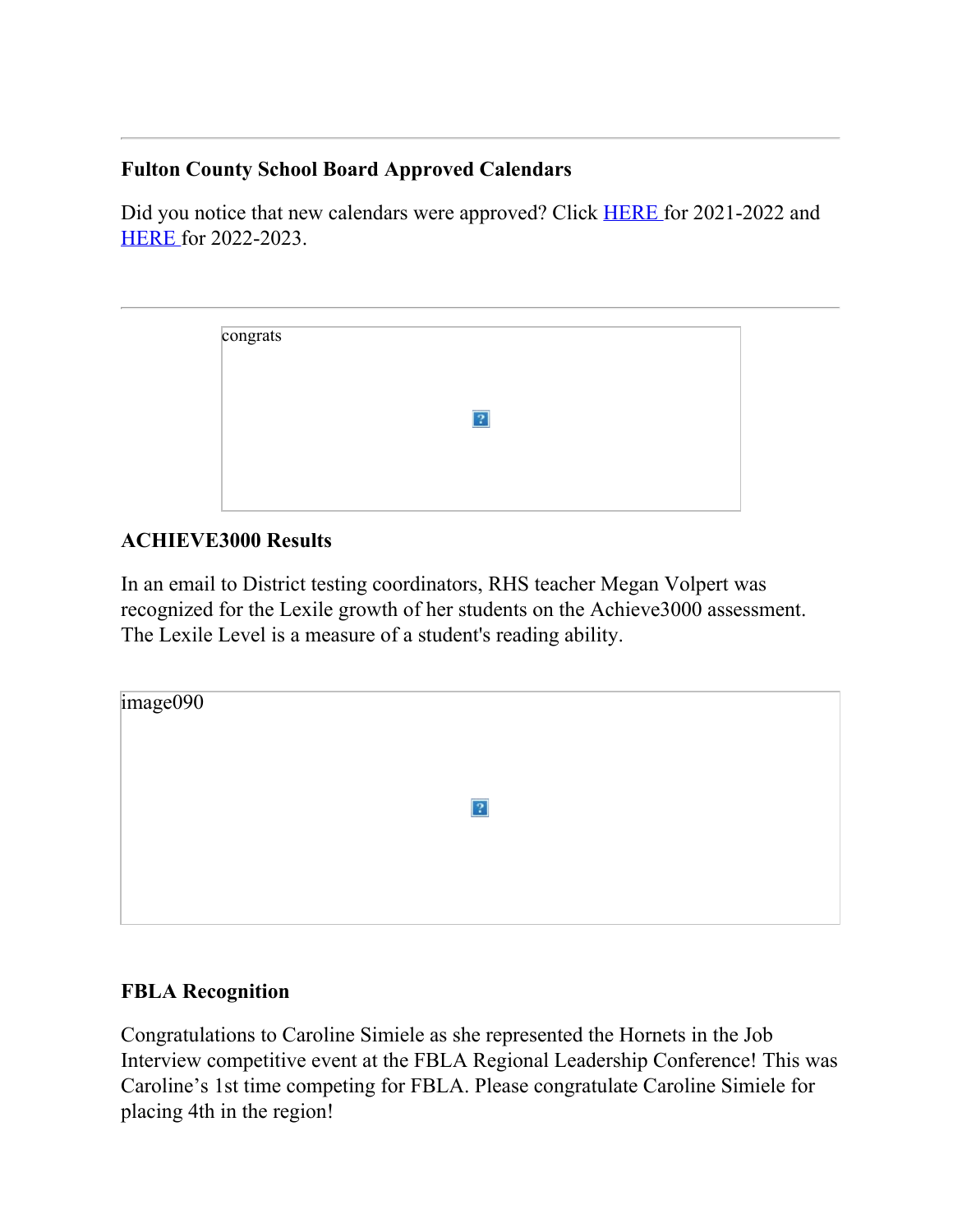#### **Handshake America**

Thank you again to RHS counselor Drew Glover for supporting our school's involvement in the Handshake America program. Handshake America is a program that assigns coaches to student-athletes to help them develop skills to become successful. You can read more about the program by clicking [HERE](https://nam11.safelinks.protection.outlook.com/?url=https%3A%2F%2Fwww.handshakeamerica.org%2F&data=04%7C01%7Cmurphys%40fultonschools.org%7Cbded10d93f2a43f9547608d8c2311751%7C0cdcb19881694b70ba9fda7e3ba700c2%7C1%7C0%7C637472863408694767%7CUnknown%7CTWFpbGZsb3d8eyJWIjoiMC4wLjAwMDAiLCJQIjoiV2luMzIiLCJBTiI6Ik1haWwiLCJXVCI6Mn0%3D%7C1000&sdata=8xjNAt1ueTMgWpWpHnLB4opaGJv%2B52qkSIIQOUb5LXA%3D&reserved=0).

This year two Hornets were selected to participate. Congratulations to Gabrielle Gillespie and Matthew House.

#### **Eagle Scout (Image from northfulton.com)**

Congratulations to Roswell senior Zoe Rosenberg who has become the first girl in Roswell to earn the rank of Eagle Scout in the re-designated Scouts program. Way to go Zoe! To read more (log in required), please click [HERE](https://nam11.safelinks.protection.outlook.com/?url=https%3A%2F%2Fwww.handshakeamerica.org%2F&data=04%7C01%7Cmurphys%40fultonschools.org%7Cbded10d93f2a43f9547608d8c2311751%7C0cdcb19881694b70ba9fda7e3ba700c2%7C1%7C0%7C637472863408694767%7CUnknown%7CTWFpbGZsb3d8eyJWIjoiMC4wLjAwMDAiLCJQIjoiV2luMzIiLCJBTiI6Ik1haWwiLCJXVCI6Mn0%3D%7C1000&sdata=8xjNAt1ueTMgWpWpHnLB4opaGJv%2B52qkSIIQOUb5LXA%3D&reserved=0).

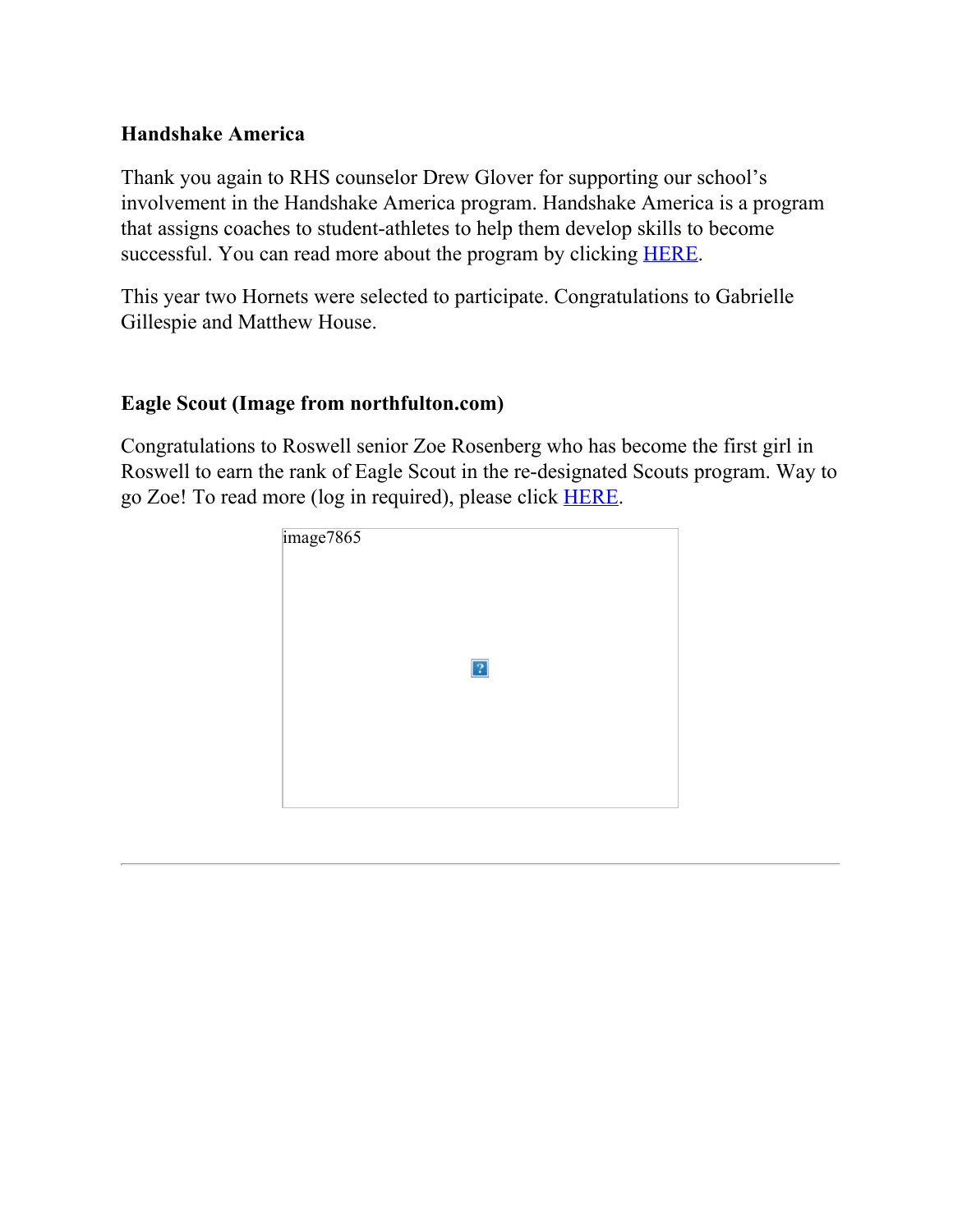

#### **Basketball**

The Varsity Boys Basketball team suffered a tough loss on Friday night at Etowah but bounced back with a strong win Saturday against West Forsyth, winning 60-51.



The Girls Varsity team beat a tough Etowah team Friday night in an important region win, 58-52.

#### **Swim (Thank Coach Granville)**

The Hornets competed at Adairsville this weekend. Congratulations to the Girls 200 Freestyle Relay, the Boys 200 Freestyle Relay, and the Boys 400 Freestyle Relay as they all qualified for the State Swim Meet! Amazingly, all the Hornets relay teams have qualified for the State Swim Meet. Way to go!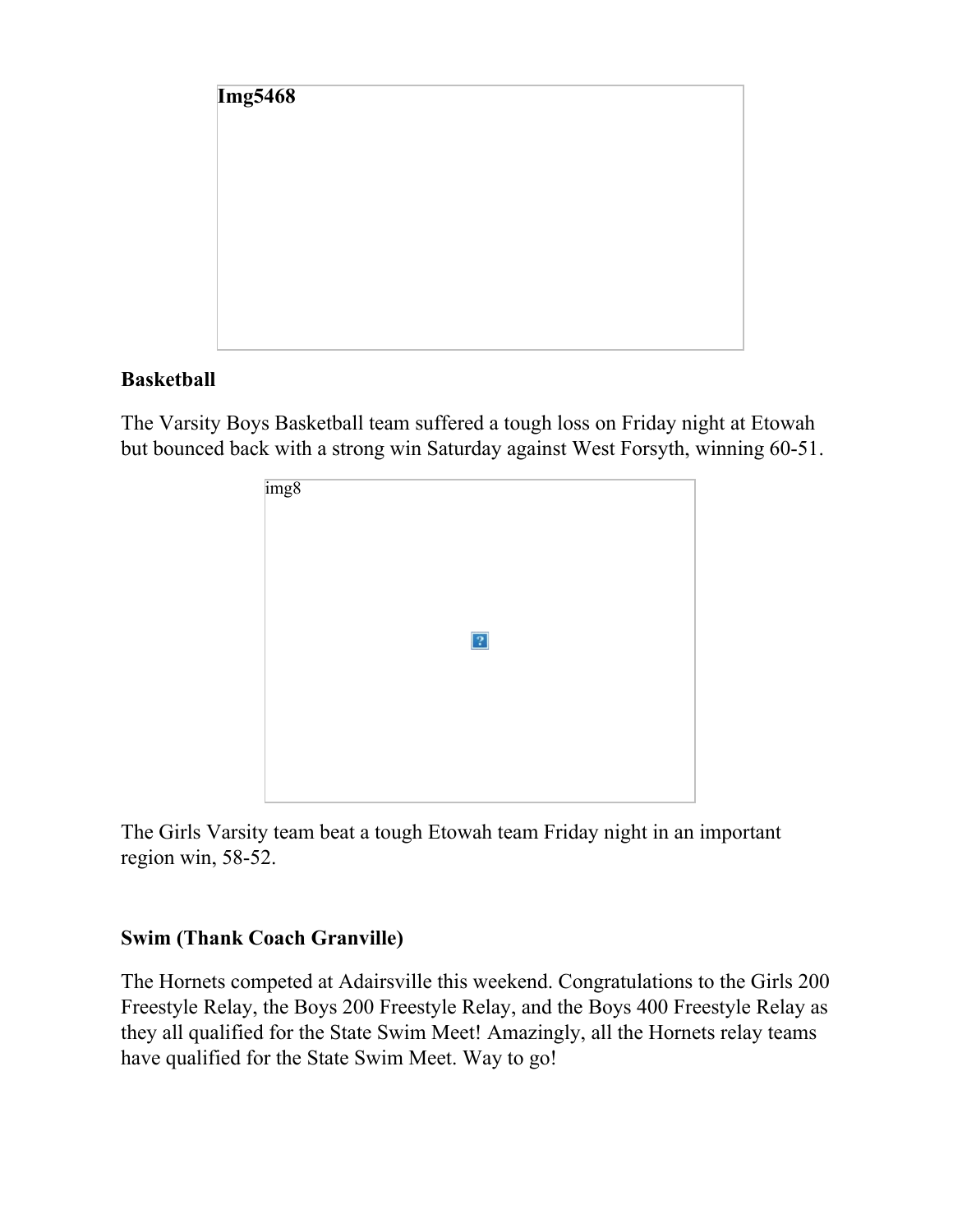#### **AJC All-State High School 7A Football Team**

Congratulations to the following Hornets who were named to the AJC All-State 7A High School football team:

*First Team*

Offensive Lineman Corey Robinson

*Honorable Mention*

- Caden Long
- Evan Plunkett
- Marquis Willis
- Dillon Holifield
- Robbie Roper
- Ethan Nation

# *In Case You Missed It….*

#### **Learning Environment**

Fulton County School District policy has changed. Students are now "locked in" to either Face-To-Face or Online learning for a nine-week period. If there are extenuating circumstances that require a change to a learning environment, please complete the District's "Hardship Form" by clicking [HERE](https://www.fultonschools.org/cms/lib/GA50000114/Centricity/ModuleInstance/34745/Learning%20Environment%20Hardship.pdf) . Please complete the form and either scan it in or send a picture to either Dr. Shaw ( [shawr@fultonschools.org](mailto:shawr@fultonschools.org)) or Assistant Principal Josh Martin ( [martinj2@fultonschools.org](mailto:martinj2@fultonschools.org) ).

#### **Reminder - Parent COVID Reporting Portal**

Thank you to those of you who have asked about how the notification process works if a student or staff member at Roswell High School tests positive for COVID.

If we have any report of a case, nurses with the school district reach out to the Fulton County Board of Health with information about the case. The Board takes the information provided by the nurse and advises the District and the local school administration regarding whether any parents or staff members need to be notified